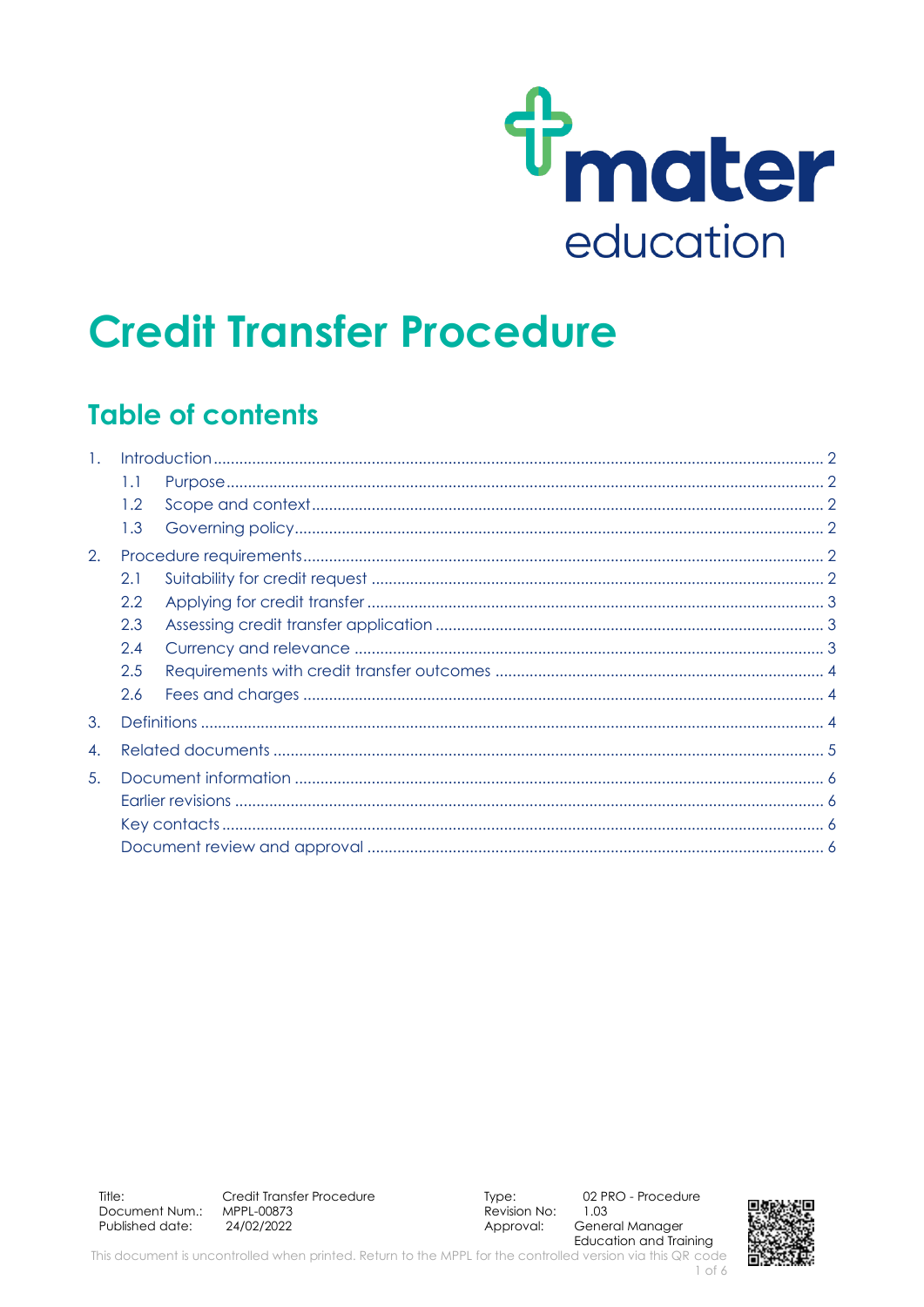## <span id="page-1-0"></span>**1. Introduction**

#### <span id="page-1-1"></span>**1.1 Purpose**

Where an applicant has completed a program of study from another provider that covers the same (or superseded but equivalent to) unit(s) of competency, the applicant may apply to have these unit(s) of competency recognised towards the same (or equivalent) unit(s) of competency covered in the applicants chosen study program offered by Mater Education.

Credit Transfer will only be awarded if evidence of the qualification/statement of attainment achieved by an applicant is received by Mater Education as set out in the NF-MEL-040048 Notice of Intention to Request Credit Form.

### <span id="page-1-2"></span>**1.2 Scope and context**

This procedure applies to all people applying to enter into a Mater Education program of study. The credit transfer process involves:

- mapping, comparing and evaluating the extent to which the learning outcome, discipline content and assessment requirements of the individual components of one qualification are equivalent to the learning outcomes, discipline content and assessment requirements of the individual components of another qualification, and
- making a judgment about the credit to be assigned between the matched components of the two qualifications.

The applicant may also be asked to provide evidence of currency of the knowledge and skills to in the qualification or statement of attainment for which credit is sought.

### <span id="page-1-3"></span>**1.3 Governing policy**

• MPPL-01189 MEL Assessment System Procedure

## <span id="page-1-4"></span>**2. Procedure requirements**

The following procedures are to be followed.

### <span id="page-1-5"></span>**2.1 Suitability for credit request**

Students must not be required to repeat any unit or module in which they have already been assessed as competent, unless a regulatory requirement or licence condition (including an industry licensing scheme) requires this. If a student provides suitable evidence they have successfully completed a unit or module at any RTO, Mater Education Limited (MEL) must provide credit for the unit or module. In the case of any non-equivalent units of competency, MEL will complete an analysis to determine the equivalence of the study completed with the relevant units or modules before granting any credit.

Title: Credit Transfer Procedure Type: 02 PRO - Procedure<br>
Document Num.: MPPL-00873 Consumer Sevision No: 1.03 Document Num.: Published date: 24/02/2022 2003 - 2010 Approval: General Manager

Education and Training

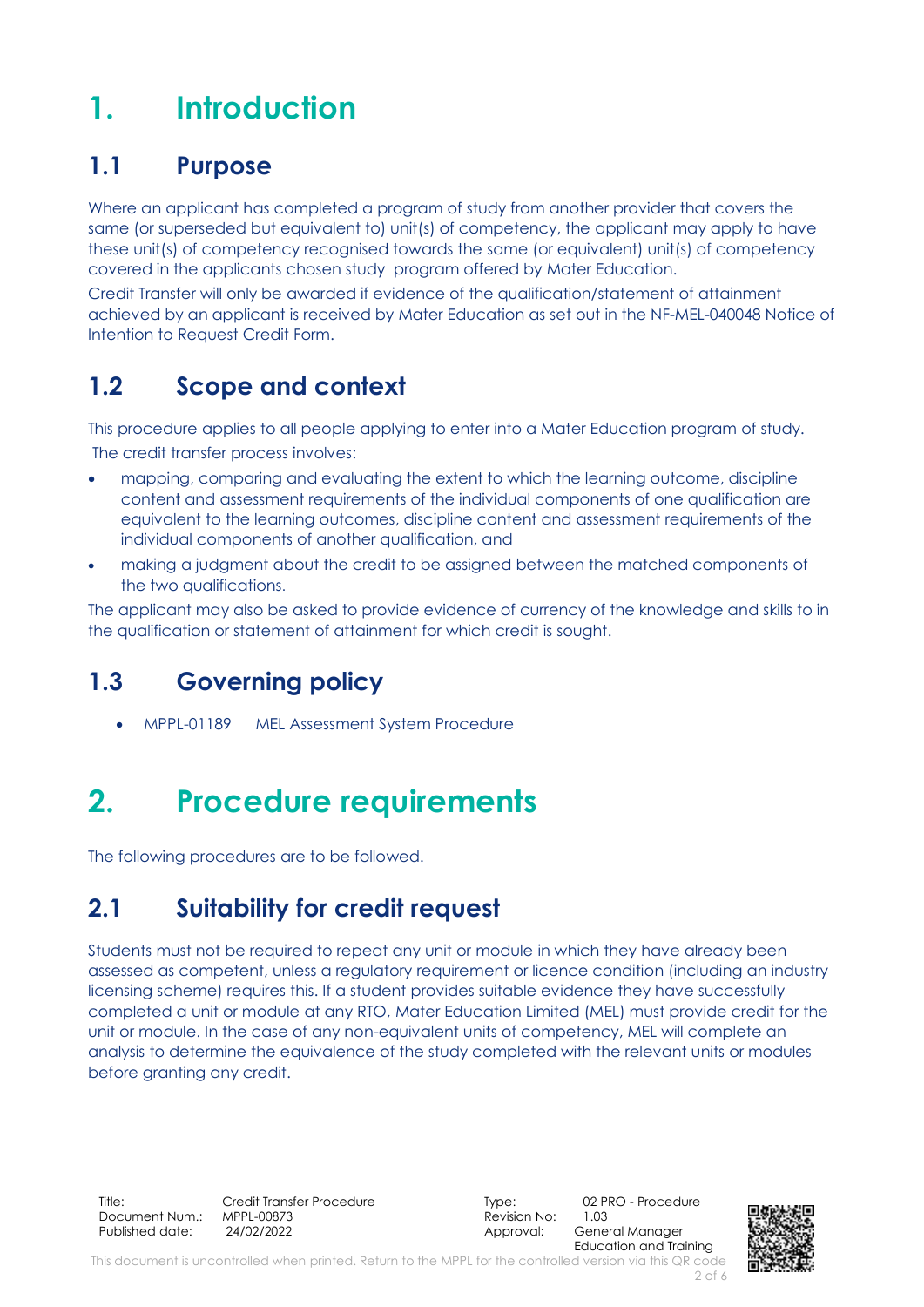### <span id="page-2-0"></span>**2.2 Applying for credit transfer**

All prospective students wishing to apply for Credit Transfer will need to complete the Notice of Intention to request Credit Form as provided pre-interview. Applicants must include in their application evidence of having successfully completed the unit(s) of competency for which they are applying for credit which is set out in the form.

SRO advises student of Credit Transfer application fee.

For prospective students who completed their previous study with Mater Education and wish to apply for credit transfer will not need to complete the Intention to Request Credit Form. Such applicants will be granted direct credit for the equivalent units completed with Mater.

#### <span id="page-2-1"></span>**2.3 Assessing credit transfer application**

The applicant completes and submits the Notice of Intention to request Credit Form along with documents as described on the form at interview.

The Student Recruitment Officer (SRO) will accept the documents, process and authenticate copies of certification documents.

Once authentication of certificates is completed by the SRO, the application form and authenticated certificates are given to the Manager of Curriculum and Compliance for assessment.

#### <span id="page-2-2"></span>**2.4 Currency and relevance**

If MEL requires the applicant to undertake gap training or competency assessment to confirm currency, this process will become the RPL process.

The RTO accepts and provides credit to learners for units of competency and/or modules (unless licensing or regulatory requirements prevent this) where these are evidenced by:

- AQF certification documentation issued by any other RTO or AQF authorised issuing organisation, or
- authenticated VET transcripts (USI transcript) issued by the Registrar.

Before providing credit on the basis of a qualification, statement of attainment or record of results, Mater Education Limited will confirm that the documentation, provided by the student is authentic and contents are valid by contacting the organisation (RTO) that issued the document to confirm the content is valid, or authenticate the information by directly accessing the USI transcript online (see tips for compliance later in this section).

If the student has provided the USI transcript in lieu of the certification documentation, then Mater Education will authenticate the information by directly accessing the USI transcript online. The student will need to provide USI online access to the SRO in order to verify the USI transcript.

If a student provides the printed or emailed PDF version of a USI transcript, the SRO will exercise the same caution as they would with hard-copy certificates issued by RTOs.

The SRO will advise Head of Quality and Compliance (HQC), who will advise USI office, if they become aware of any fraudulent activity in relation to the USI transcript.

HQC will always contact the organisation that delivered the training, if he/she has any reason to be concerned about the authenticity of the credentials presented.

Since USI transcript is dependent on the AVETMISS reporting cycle, any recent training that has been undertaken may not have recent results in the USI transcript. Therefore, to validate the Credit transfers for recently completed training, the SRO will have to rely on certified copies of the certificates and where required, authentication by the issuing organisation.

| Title:          | Credit Transfer Procedure | lvpe:        | 02 PRO - Procedure     |
|-----------------|---------------------------|--------------|------------------------|
| Document Num.:  | MPPL-00873                | Revision No: | 1.03                   |
| Published date: | 24/02/2022                | Approval:    | General Manager        |
|                 |                           |              | Education and Training |

This document is uncontrolled when printed. Return to the MPPL for the controlled version via this QR code 3 of 6

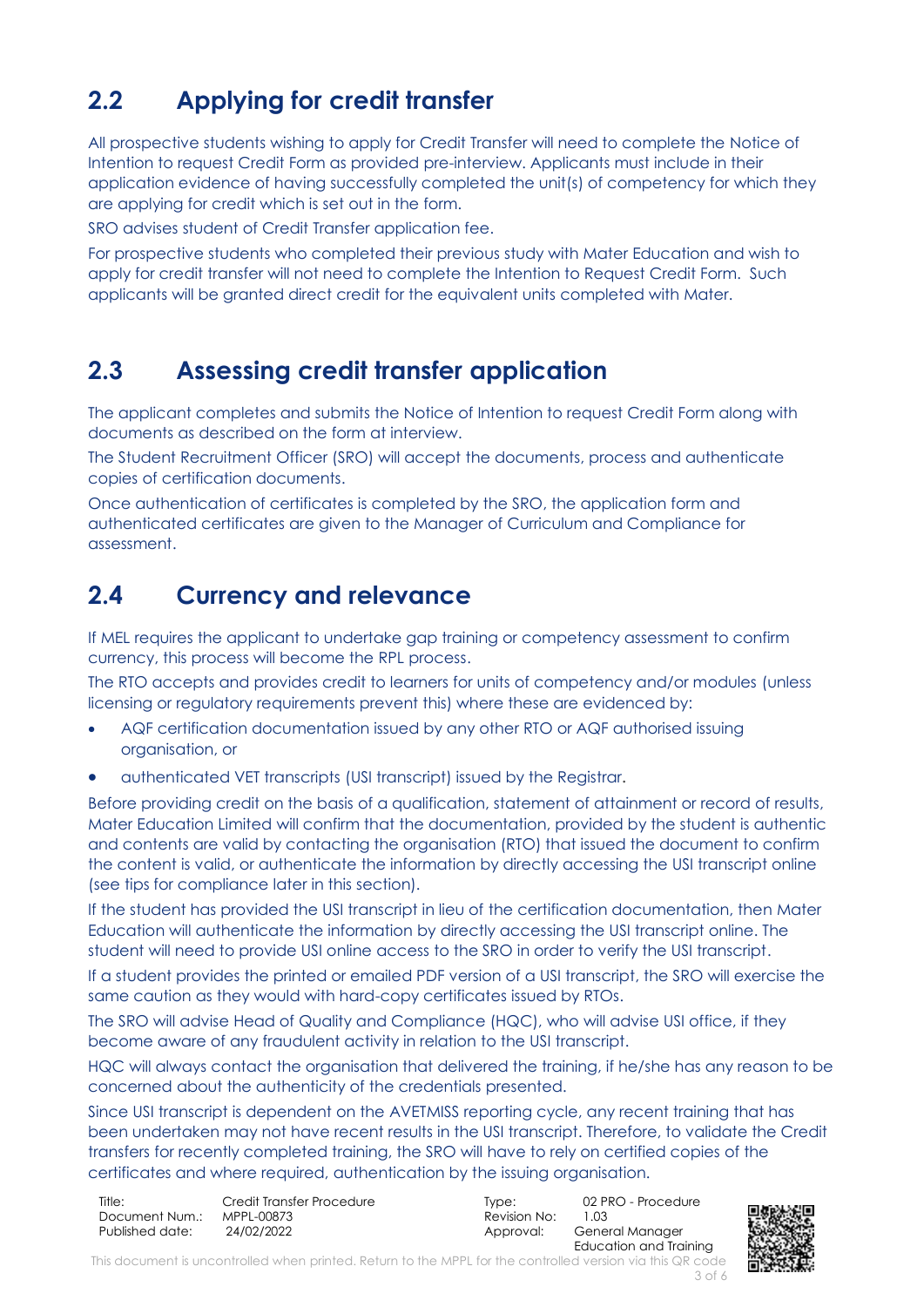Mater Education Limited is not obliged to issue a qualification or statement of attainment that is achieved wholly through recognition of units and/ or modules completed at another RTO or RTOs.

In some cases, licensing or regulatory requirements may prevent a unit or module being awarded through a credit process.

Note that providing credit for previous studies is not recognition of prior learning. RPL is an assessment-only pathway of determining the competence of a person, while providing credit is recognising the equivalence in content and learning outcomes between different types of learning and/or qualifications previously undertaken and completed successfully.

#### <span id="page-3-0"></span>**2.5 Requirements with credit transfer outcomes**

The SRO will notify applicants of their application outcomes, after assessment by Curriculum and Compliance Manager (or their representative).

If a student is granted CT for a particular unit, although strongly encouraged to do so with a view to consolidating learning, he/she does not need to attend the classes for those units.

If units where CT have been granted form part of a cluster of units or qualification and the assessment items cannot be separated, the student is expected to complete all assessment requirements. Assessors will take into account any CT when marking.

If the outcome of the application for CT is not known by the course commencement date, the student must attend classes until they hear the outcome.

If the outcome is negative (credit not granted) as the applicant does not meet the CT requirements he/she will be recommended for RPL (fee applies) or to complete the unit/course as normal, by the SRO.

#### <span id="page-3-1"></span>**2.6 Fees and charges**

Mater Education may charge a fee for processing credit transfers unless licensing or regulatory requirements prevent this. Where a fee is charged an invoice will be issued to the student based on the number of units being requested for credit transfer.

## <span id="page-3-2"></span>**3. Definitions**

| <b>Term</b>                                               | <b>Definition</b>                                                                                                                                                                                                                                                                                                                                                                                      |  |  |  |
|-----------------------------------------------------------|--------------------------------------------------------------------------------------------------------------------------------------------------------------------------------------------------------------------------------------------------------------------------------------------------------------------------------------------------------------------------------------------------------|--|--|--|
| <b>Credit Transfer</b>                                    | Credit transfer is a process that provides students with agreed and consistent<br>credit outcomes for components of a qualification based on identified<br>equivalence in content and learning outcomes between matched qualifications.<br>Analysis as to the equivalence of the study completed with the relevant unit/s or<br>module/s would need to be completed before any credit could be granted |  |  |  |
| Authenticate                                              | Refers to the process of proving or showing a qualification, statement of<br>attainment or record of results to be true, genuine or valid.                                                                                                                                                                                                                                                             |  |  |  |
| <b>Formal Learning</b>                                    | Refers to learning that takes place through a structured program of instruction and<br>is linked to the attainment of an AQF qualification or statement of attainment (for<br>example, a certificate, diploma or<br>university degree)                                                                                                                                                                 |  |  |  |
| Non-formal learning                                       | Refers to learning that takes place through a structured program of instruction, but<br>does not lead to the attainment of an AQF qualification or statement of<br>attainment (for example, in house professional development programs<br>conducted by a business)                                                                                                                                     |  |  |  |
| Informal learning                                         | Refers to learning that results through experience of work-related, social, family,                                                                                                                                                                                                                                                                                                                    |  |  |  |
| Title:<br>Document Num.:<br>MPPL-00873<br>Published date: | Credit Transfer Procedure<br>02 PRO - Procedure<br>Type:<br>Revision No:<br>1.03<br>24/02/2022<br>Approval:<br>General Manager<br>Education and Trainina                                                                                                                                                                                                                                               |  |  |  |

This document is uncontrolled when printed. Return to the MPPL for the controlled version via this QR code 4 of 6

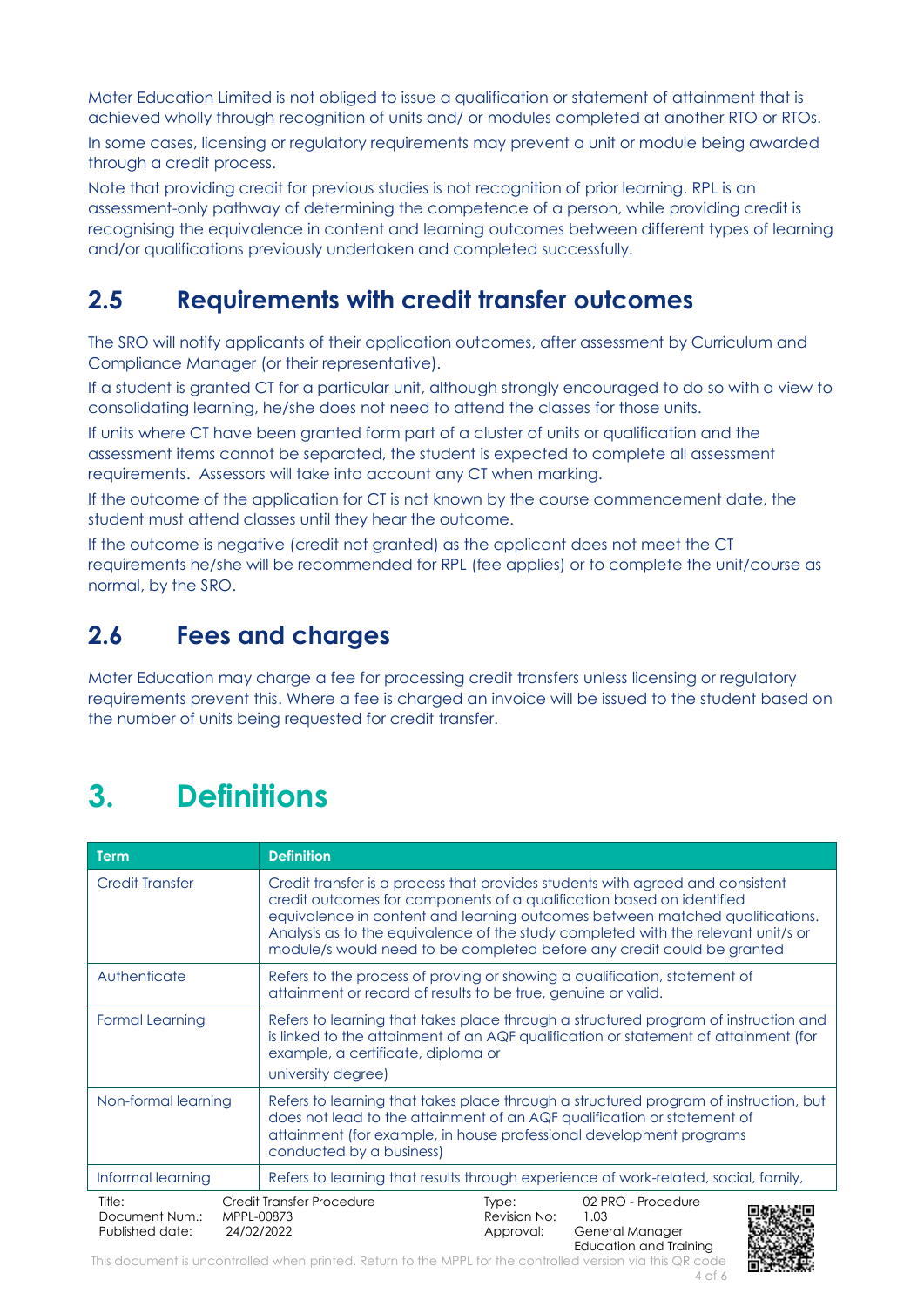| <b>Term</b>     | <b>Definition</b>                                                                                                         |
|-----------------|---------------------------------------------------------------------------------------------------------------------------|
|                 | hobby or leisure activities.                                                                                              |
| Eauivalent unit | The unit of competency is aligned or deemed equivalent to a current training<br>package on the National Training Register |

## <span id="page-4-0"></span>**4. Related documents**

#### Mater documents

- PY-CSS-000047 Mater Quality Policy
- PY-IID-000001 Records Management Policy
- MPPL-00871 Recognition of Prior Learning Procedure (Document ID: PR-MEL-040049)
- MPPL-01358 Credit Transfer Work Instruction (Document ID: WI-MEL-040047)
- MPPL-00369 Notice of Intention to Request Credit Form (Document ID: NF-MEL-040048)

#### External documents

- Standards for RTOs 2015
- Australian Qualifications Framework